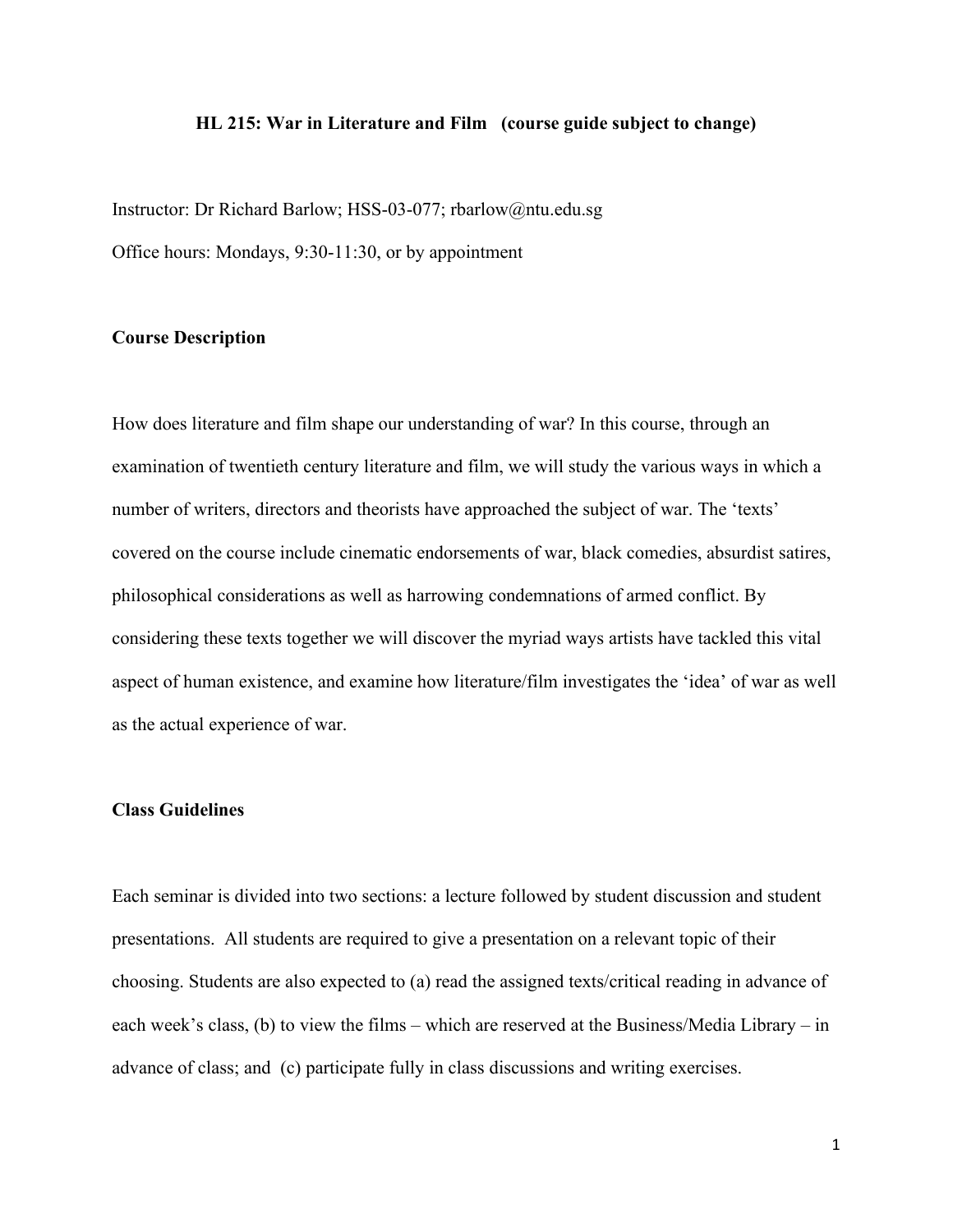## **Schedule**

| Week           | Topic                                                                 |
|----------------|-----------------------------------------------------------------------|
| $\mathbf{1}$   | Introductions; Presentations assigned                                 |
| $\overline{2}$ | Selections from Oxford Book of War Poetry (provided by instructor as  |
|                | pdf)                                                                  |
|                | Jaroslav Hašek, The Good Soldier Švejk (excerpts provided)            |
| 3              | Ernest Hemingway, A Farewell to Arms                                  |
| 4              | Ernest Hemingway, For Whom the Bell Tolls                             |
| 5              | Joseph Heller, Catch-22                                               |
| 6              | <b>RECESS</b>                                                         |
| 7              | Stanley Kubrick, Dr. Strangelove (film); Paul Virilio, War and Cinema |
|                | (excerpts as pdf) (essay due in this week)                            |
| 8              | Tim O'Brien, The Things They Carried                                  |
| 9              | Francis Ford Coppola Apocalypse Now (film)                            |
| 10             | Stanley Kubrick, Paths of Glory and Full Metal Jacket (film)          |
| 11             | Jean Baudrillard, The Gulf War Did Not Take Place (excerpts as pdf)   |
| 12             | Terrence Malick, The Thin Red Line (film)                             |